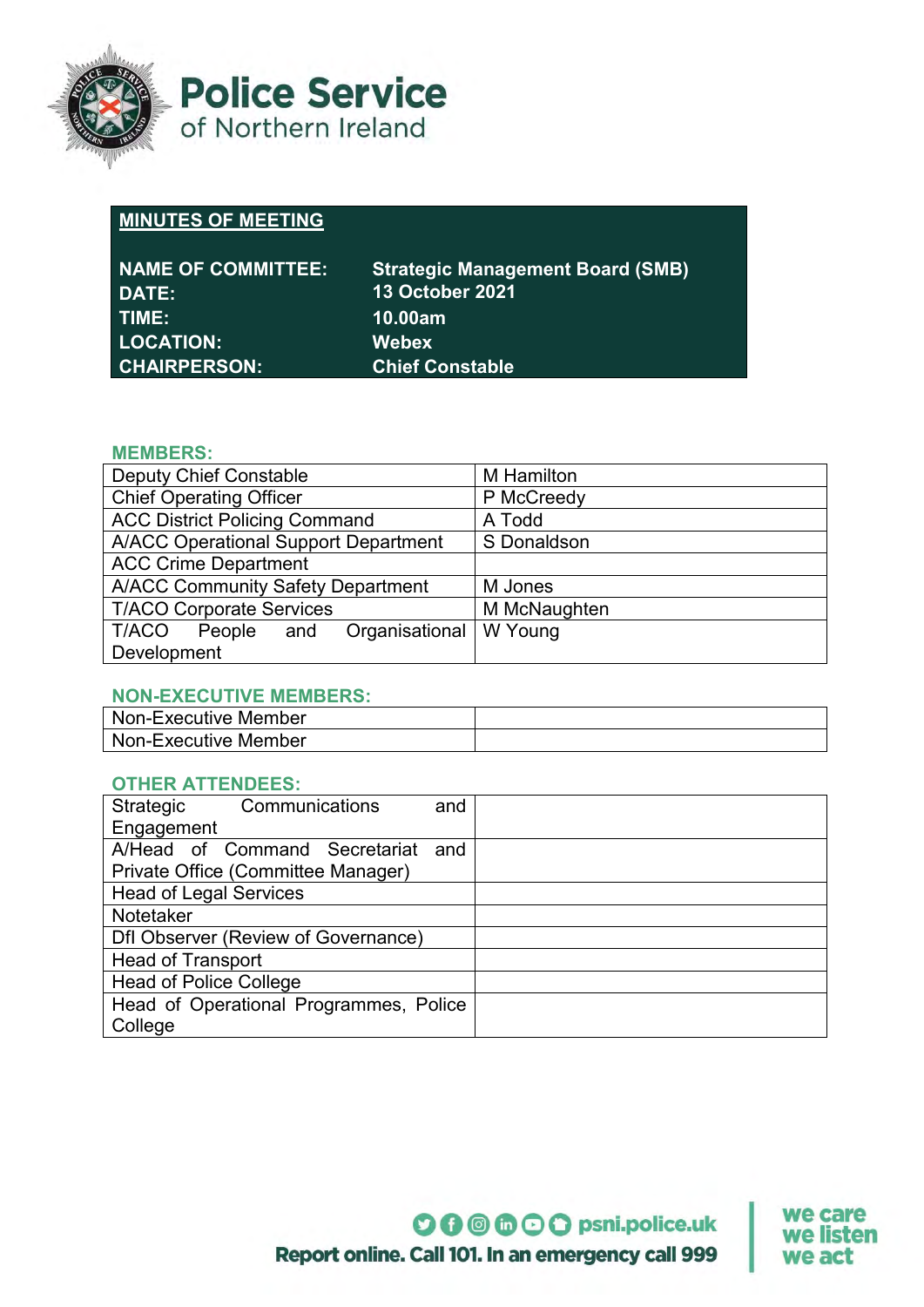## **ACTIONS assigned by the Chair are highlighted in blue text.**

| <b>Item No</b> |                                                                                                                                                                                                                                                                                                                                                          |
|----------------|----------------------------------------------------------------------------------------------------------------------------------------------------------------------------------------------------------------------------------------------------------------------------------------------------------------------------------------------------------|
| 1.0            | 137/21 Welcome and Apologies                                                                                                                                                                                                                                                                                                                             |
|                | Apologies noted from ACC Crime Department.                                                                                                                                                                                                                                                                                                               |
| 2.0            | 138/21 Declaration of Conflict of Interest                                                                                                                                                                                                                                                                                                               |
|                | The Chief Constable stated that as per decision taken at Service<br>Executive Board on 18 January 2017, in line with good corporate<br>governance practice as set out by the NI Audit Office, members and any<br>persons in attendance were to declare any conflict of interest with any<br>items on the agenda, which would be recorded in the minutes. |
|                | Head of Serious Crime raised a COI during agenda item 12.                                                                                                                                                                                                                                                                                                |
| 3.0            | 139/21 Minutes of Previous meetings                                                                                                                                                                                                                                                                                                                      |
|                | The minutes from the meeting on 8 September 2021 were<br>approved.                                                                                                                                                                                                                                                                                       |
| 4.0            | 140/21 Actions Arising from previous meetings                                                                                                                                                                                                                                                                                                            |
|                | The Committee Manager updated members on the progress of the<br>actions. Members agreed on actions to close including 20~55, 21~29,<br>$21 - 41$ and $21 - 48$ .                                                                                                                                                                                         |
| 5.0            | 141/21 Highlight Reports for Governance Boards                                                                                                                                                                                                                                                                                                           |
|                | The Chief Operating Officer referred to the summary provided from the<br>most recent Service Transformation Board which was previously<br>circulated                                                                                                                                                                                                     |
|                | The Deputy Chief Constable referred to the summary provided from the<br>most recent Service Performance Board which was previously<br>circulated.                                                                                                                                                                                                        |
|                | Members agreed that more detail could be provided within the Service<br>Performance Board Summary.                                                                                                                                                                                                                                                       |
|                | Members discussed whether VAIWG should be considered as a<br>corporate risk.                                                                                                                                                                                                                                                                             |
|                | <b>Action:</b>                                                                                                                                                                                                                                                                                                                                           |
|                | Assessment of evidence base to support inclusion of VAIWG as a<br>corporate risk (conduct/confidence) - Chief Operating Officer and<br><b>Deputy Chief Constable.</b>                                                                                                                                                                                    |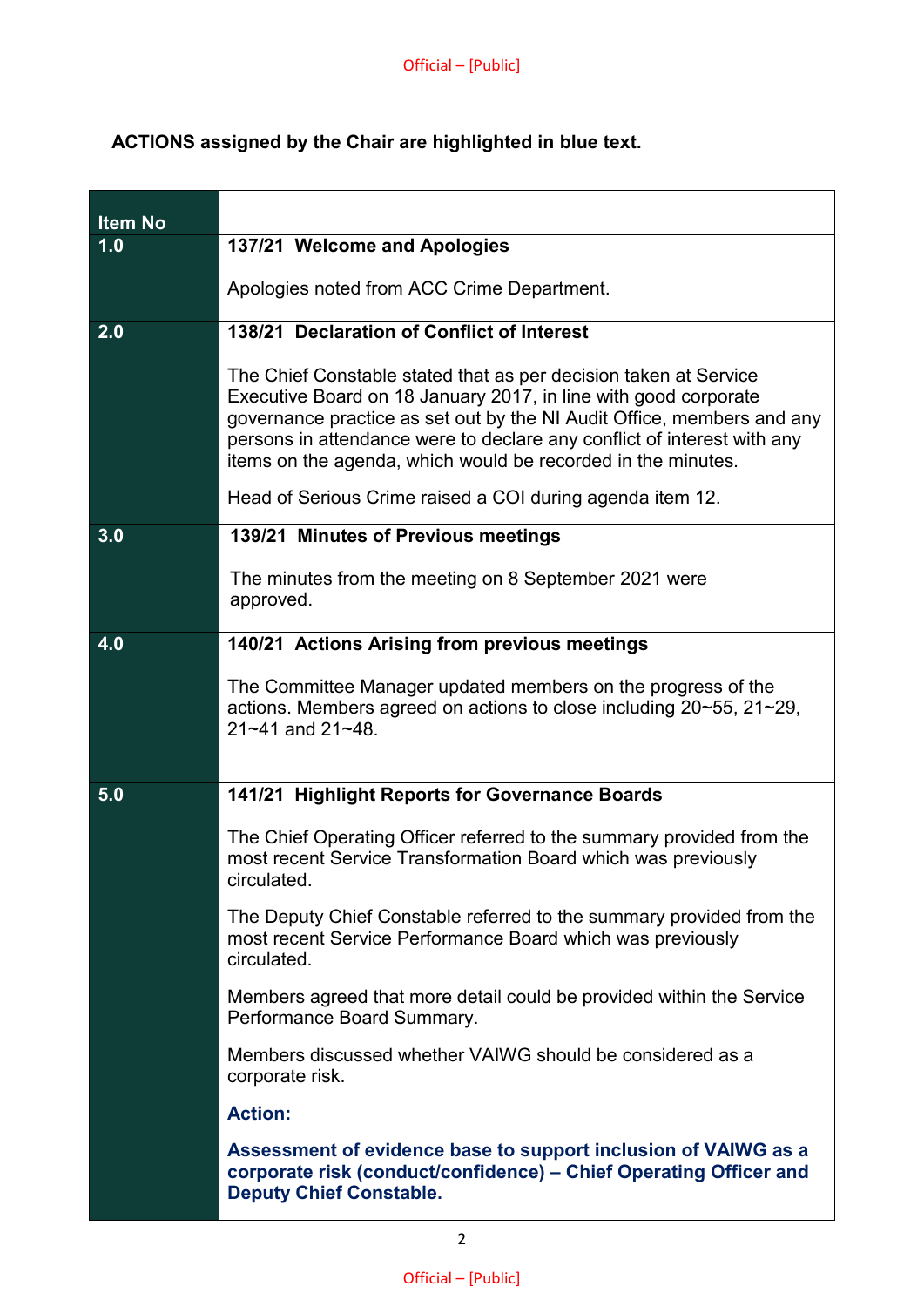| The Chief Operating Officer referred to the summary provided from the |  |
|-----------------------------------------------------------------------|--|
| most recent People and Culture Board which was previously circulated. |  |

ACC District Policing Department updated members that 'bubbles' would cease from 1 November 2021 as they are no longer required in the workplace.

**The update reports were noted.** 

## **6.0 142/21 Corporate Risk Register**

The T/ACO Corporate Services briefed members on the report highlights.

Future Funding (Beyond 2021/2022)

Members noted the Future Funding Risk.

Mandatory Training

Members noted that there is a paper on Mandatory Training as agenda item 10.

Crime Recording

Members noted that the Crime Recording Risk has been increased.

#### **Action:**

**Risk Owner for Crime Recording Risk to be changed from Chief Operating Officer to Deputy Chief Constable – T/ACO Corporate Services.**

Legacy Discovery and Disclosure

Members noted the Legacy Discovery and Disclosure Risk.

Records Management

Members noted the Records Management Risk.

Terrorist Attack

Members noted the Terrorist Attack risk.

Members considered the escalation of the Corporate Information Risk from Operational Support's Departmental Risk Register to the Corporate Risk Register. A/ACC Operational Support Department briefed members on the progress made to date mitigating this risk.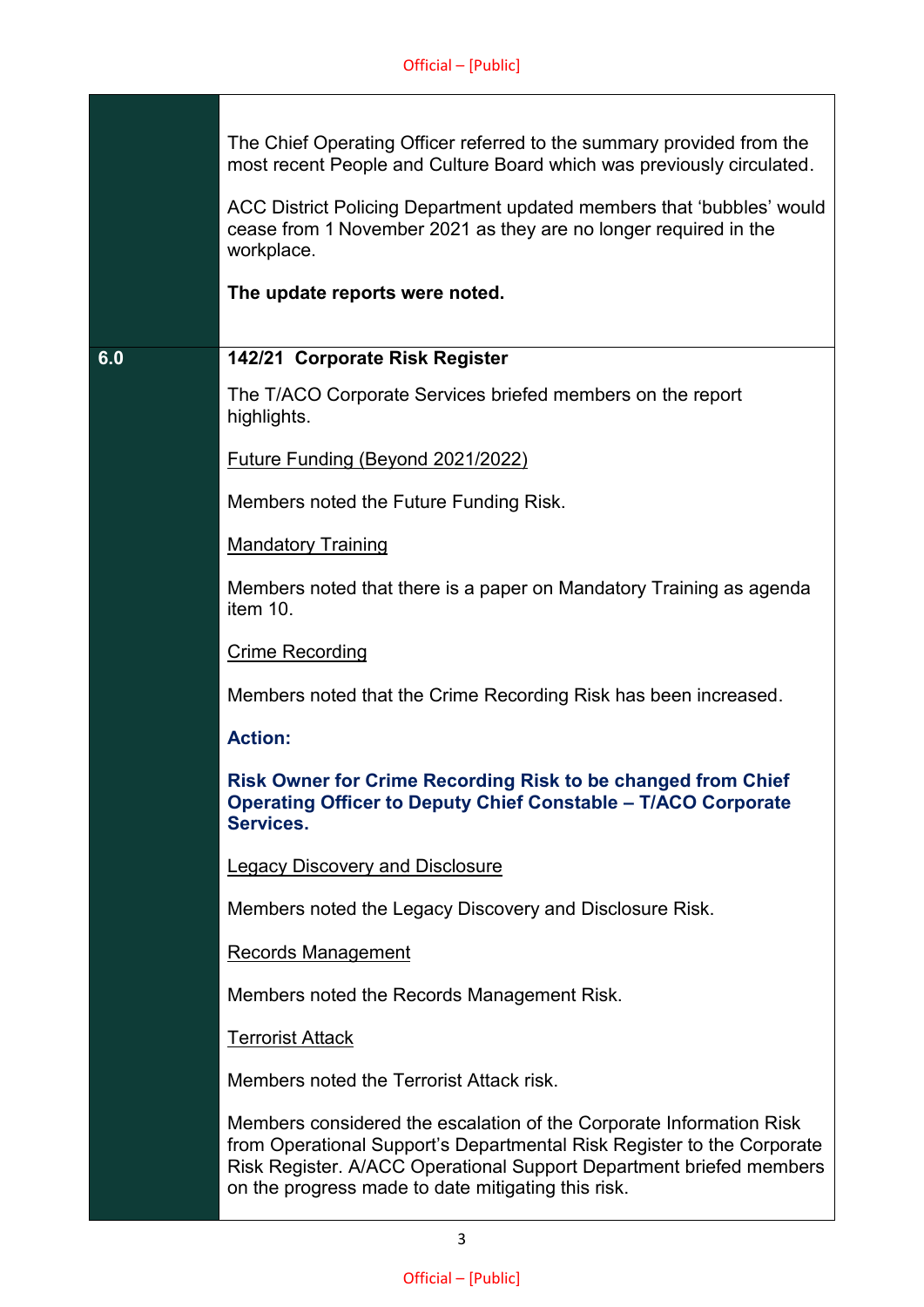#### **Decision:**

**Members agreed that the Corporate Information Risk should be added to the Corporate Risk Register.**

#### **Action:**

**Corporate Information Risk to be added to Corporate Risk Register – T/ACO Corporate Services.**

Members considered the escalation of the Data Quality Risk from Community Safety's Departmental Risk Register to the Corporate Risk Register. A/ACC Community Safety Department updated members on the challenges of this ongoing issue.

In addition to the requirement for additional technical support to manage this risk, there is also a key organisational decision as to the future alignment of the police service to PNC/NLED which would require specialist project support from the Service Transformation Board and Corporate Development Team (CDT).

#### **Decision:**

**Members agreed that the Data Quality Risk should be added to the Corporate Risk Register.**

#### **Actions:**

**Data Quality Risk to be added to the Corporate Risk Register – T/ACO Corporate Services.**

**Scope out CDT support to inform paper development on the future approach to PNC/NLED – A/ACC Community Safety Department, ACC District Policing Command and Chief Operating Officer.**

#### **7.0 143/21 Finance Report**

T/ACO Corporate Services updated members that a Year to Date small underspend is reported at the end of September. Pressures in police overtime and staff overtime are the most significant to date pressures at the six month point in the year.

T/ACO Corporate Services briefed members that the capital spend in relation to the purchase of land for the College was considered unlikely this financial year which creates an additional easement on the capital side. While work is continuing with DoJ to identify how the funding identified for the College can be aligned to the likely spend timeframe, an easement of £10m has been declared to DoJ.

**Members noted the paper.**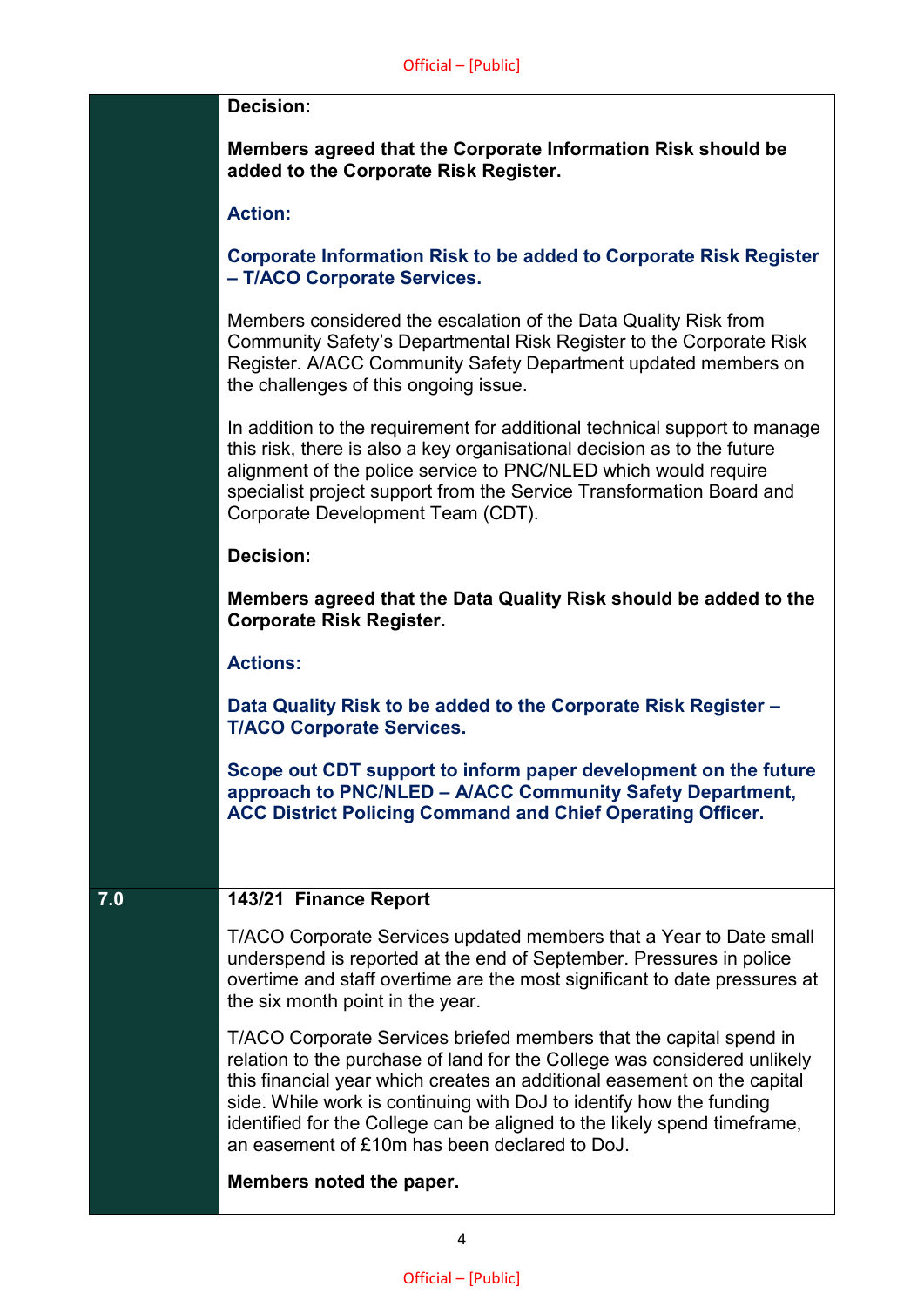| 8.0  | 144/21 ARAC Terms of Reference                                                                                                                                                                                                                                                                                                                                                                                                                                       |
|------|----------------------------------------------------------------------------------------------------------------------------------------------------------------------------------------------------------------------------------------------------------------------------------------------------------------------------------------------------------------------------------------------------------------------------------------------------------------------|
|      | T/ACO Corporate Services updated members on the revisions to the<br>Terms of Reference which have been agreed by the NEMs and<br>presented to the September ARAC meeting.                                                                                                                                                                                                                                                                                            |
|      | Decision:                                                                                                                                                                                                                                                                                                                                                                                                                                                            |
|      | Members approved the updated Terms of Reference.                                                                                                                                                                                                                                                                                                                                                                                                                     |
|      | Head of Transport joined the meeting for Item 9 at 10.50am.                                                                                                                                                                                                                                                                                                                                                                                                          |
|      |                                                                                                                                                                                                                                                                                                                                                                                                                                                                      |
|      |                                                                                                                                                                                                                                                                                                                                                                                                                                                                      |
| 9.0  | 145/21 Fleet Strategy                                                                                                                                                                                                                                                                                                                                                                                                                                                |
|      | Head of Transport updated members on the delivery commitments<br>contained within the draft Fleet Strategy. The Chief Operating Officer<br>assured members of the governance already in place.                                                                                                                                                                                                                                                                       |
|      | Members agreed the paper.                                                                                                                                                                                                                                                                                                                                                                                                                                            |
|      | <b>Action:</b>                                                                                                                                                                                                                                                                                                                                                                                                                                                       |
|      | Strategic Communications and Engagement to ensure all recent<br>strategies including the Fleet Strategy are communicated internally<br>in a bite-size format – Strategic Communications and Engagement.                                                                                                                                                                                                                                                              |
|      | Members availed of a break between 11.11am - 11.30am.                                                                                                                                                                                                                                                                                                                                                                                                                |
|      | Head of College and Head of Programmes joined the meeting for<br>Item 10 at 11.30am.                                                                                                                                                                                                                                                                                                                                                                                 |
| 10.0 | <b>146/21 Mandatory Training</b>                                                                                                                                                                                                                                                                                                                                                                                                                                     |
|      | Head of Operational Programmes updated members on the four options<br>to reduce identified Firearms Training Risk. Members agreed that there<br>was a need to define the relevant risk in the current context and to<br>obtain a supporting evidence base. Following discussion, it was agreed<br>that further consultation and advice was required. Head of Operational<br>Programmes briefed members on current short-term mitigations in place<br>to manage risk. |
|      | <b>Decisions:</b>                                                                                                                                                                                                                                                                                                                                                                                                                                                    |
|      | Members agreed that further information and clarity was required<br>to enable a decision to be made.                                                                                                                                                                                                                                                                                                                                                                 |
|      | Members agreed that medium-term measures should be assessed<br>at the Strategic Firearms Board, after consultation with key                                                                                                                                                                                                                                                                                                                                          |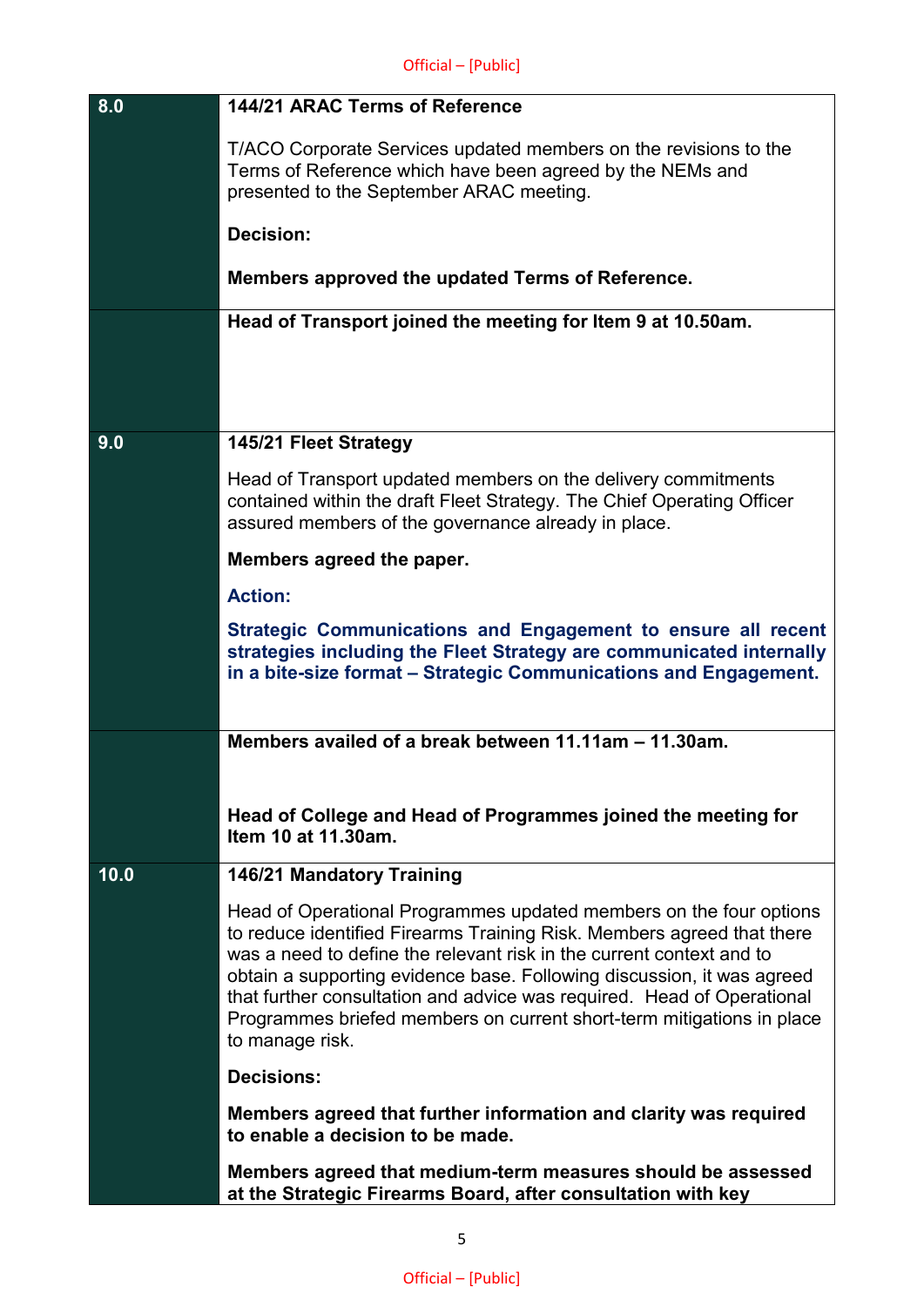#### **stakeholders.**

**Members agreed the need to assess current firearms training policy as the basis for understanding and quantifying risk.**

#### **Actions:**

**Commitment to form an appropriate group, including representatives from the Police College and Operational Support Department, to review the Operational and Training Policy on Firearms – A/ACC Operational Support Department and T/ACO People & Organisational Development.**

**Imminent short-term measures to reduce Firearms Training Risk and progress to be discussed at November SMB – T/ACO People & Organisational Development.**

Head of Operational Programmes updated members on the three options to reduce the PSP Training Risk. Members agreed the importance of this issue in terms of human rights impacts when using force. Head of Operational Programmes provided assurance on content of the training provided. Members discussed options for possible locations with increased capacity for PSP training.

#### **Decision:**

**Members agreed on recommended option 3 – increasing the capacity to align demand by adjusting training ratios 1:8.**

#### **Action:**

**Wider review of PSP training programme to be progressed – T/ACO People & Organisational Development.**

Head of Programmes updated members on the preferred option for First Aid Training.

#### **Decision:**

**Members agreed to an increase in class sizes for First Aid Training as restrictions lift.**

## **11.0 147/21 Review of Human Resources**

T/ACO People and Organisational Development summarised for members the key points of the review. T/ACO People and Organisational Development assured members that recommendations would be explored in more detail internally.

**Members noted the report and agreed that the implementation of the HR Review is reported through the Transformation Board.**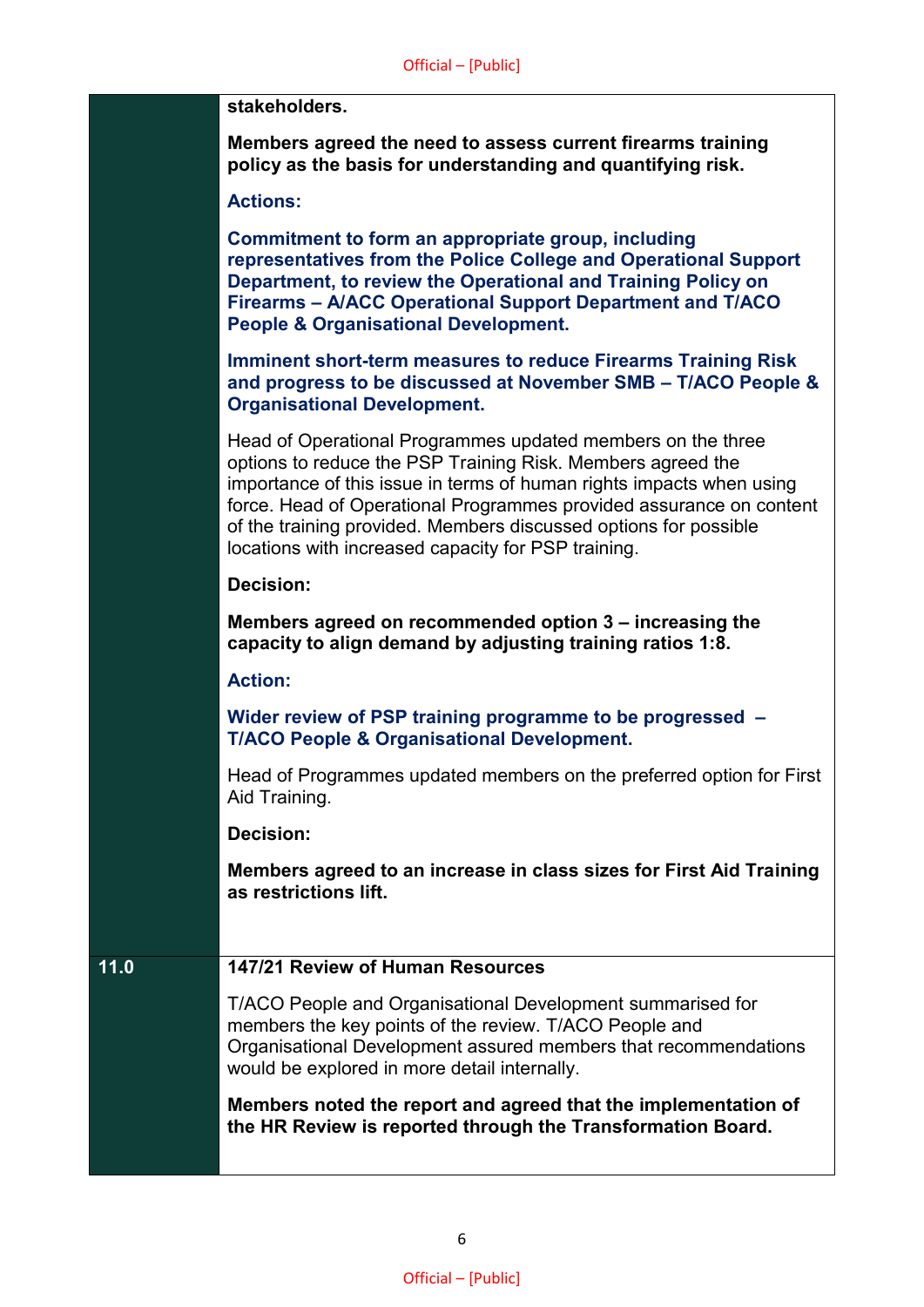| 12.0 | 148/21 Student Officer Pay Award 2021/21                                                                                                                                                                                                                                                                                                                                                                                                                          |
|------|-------------------------------------------------------------------------------------------------------------------------------------------------------------------------------------------------------------------------------------------------------------------------------------------------------------------------------------------------------------------------------------------------------------------------------------------------------------------|
|      | T/ACO People and Organisational Development updated members on<br>the recommended option for implementing the higher pay scale point for<br>Student Officers. Members discussed ongoing campaigns and the best<br>options for ensuring the least number of candidates on differing pay<br>scales. T/ACO Corporate Services reminded members that the<br>rationale to increase the pay scale point for Student Officers was to<br>address barriers to recruitment. |
|      | <b>Decision:</b>                                                                                                                                                                                                                                                                                                                                                                                                                                                  |
|      | Members agreed in principle that the higher pay scale point should<br>be advertised and applied to the forthcoming 2021 campaign.                                                                                                                                                                                                                                                                                                                                 |
| 13.0 | 149/21 Refresh of Horizon Strategy                                                                                                                                                                                                                                                                                                                                                                                                                                |
|      | The Chief Operating Officer updated members on progress in refreshing<br>the five-year Service Modernisation Plan.                                                                                                                                                                                                                                                                                                                                                |
|      | Members agreed the refresh, subject to minor changes to branding<br>and terminology by the Chief Operating Officer.                                                                                                                                                                                                                                                                                                                                               |
|      | Members availed of a break from 1.03pm – 1.30pm                                                                                                                                                                                                                                                                                                                                                                                                                   |
|      |                                                                                                                                                                                                                                                                                                                                                                                                                                                                   |
| 14.0 | 150/21 Corporate Review Policy                                                                                                                                                                                                                                                                                                                                                                                                                                    |
|      | A/ACC Operational Support Department updated members on a number<br>of recommendations aimed at improving document quality, working<br>practices and collaboration between Corporate Policy, Heads of<br>Departments and Authors.                                                                                                                                                                                                                                 |
|      | Members noted the paper.                                                                                                                                                                                                                                                                                                                                                                                                                                          |
|      | <b>Action:</b>                                                                                                                                                                                                                                                                                                                                                                                                                                                    |
|      | <b>Equality, Diversity and Inclusion Policy to be added to the</b><br><b>Appendix - A/ACC Operational Support Department</b>                                                                                                                                                                                                                                                                                                                                      |
| 15.0 | 151/21 Retention Rules To Be Applied By The Biometric Ratification<br><b>Committee</b>                                                                                                                                                                                                                                                                                                                                                                            |
|      | A/ACC Operational Support Department briefed members on three<br>options for consideration and recommended option 1.                                                                                                                                                                                                                                                                                                                                              |
|      | <b>Decision:</b>                                                                                                                                                                                                                                                                                                                                                                                                                                                  |
|      | Members agreed recommended option 1 – to assess applications<br>for full compliance with current live legislation i.e. PACE (NI) 1989                                                                                                                                                                                                                                                                                                                             |